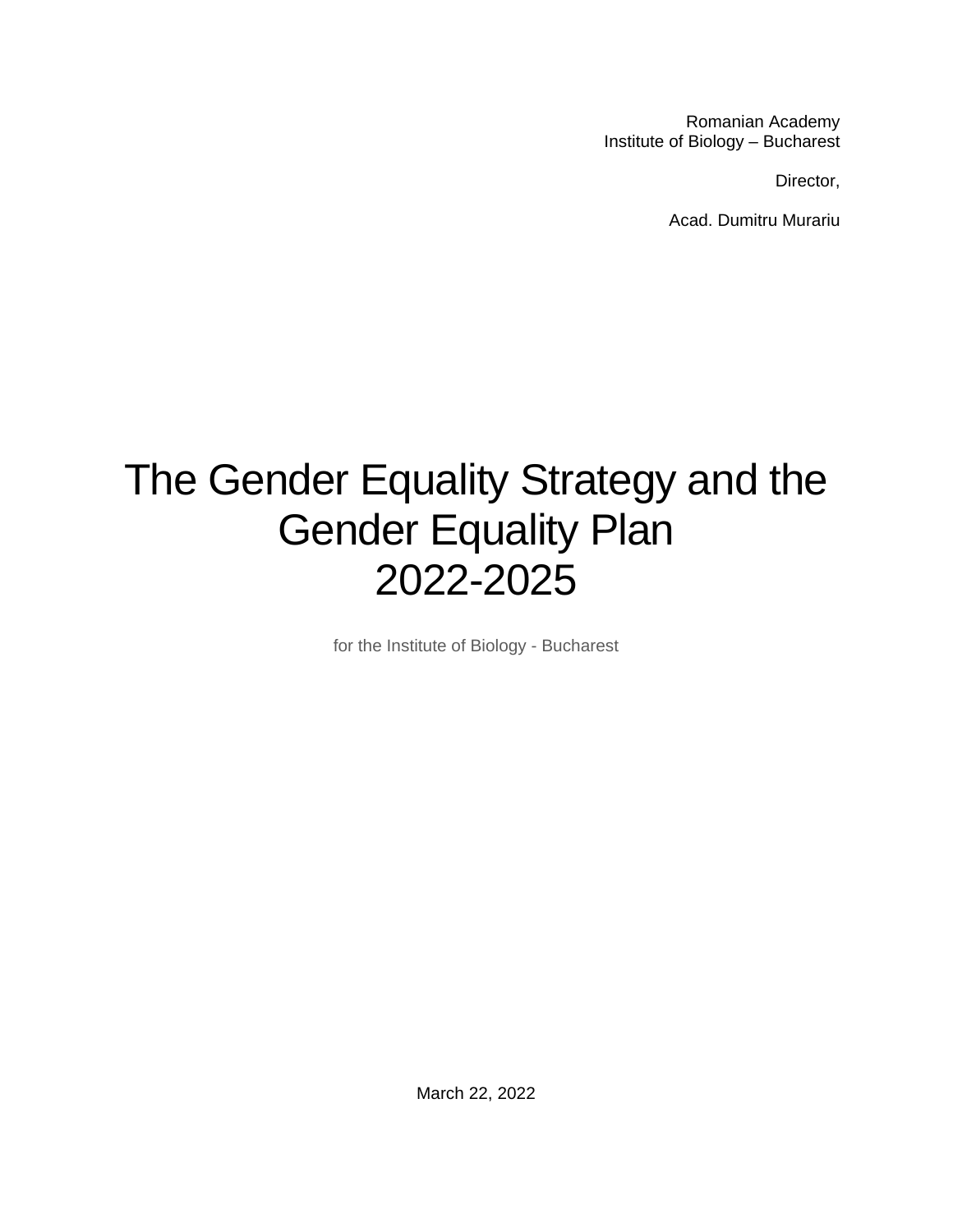Document elaborat de Unitatea Horizon Europe NCP din cadrul UEFISCDI ©. Ianuarie 2022. Autori: Laura Chirilă, Daniela Dragomir, Sabina Olaru, Dragoș Sandu, Adina Stănculea Coordonator: Antoaneta Victoria Folea

Contact: Unitatea Horizon Europe NCP Unitatea Executivă pentru Finanțarea Învățământului Superior, a Cercetării, Dezvoltării și Inovării – UEFISCDI Str. Frumoasă 30 (parter), București [ncp@uefiscdi.ro](mailto:ncp@uefiscdi.ro) [gep@uefiscdi.ro](mailto:gep@uefiscdi.ro)

Documentul a fost adaptat pentru Institutul de Biologie București al Academiei Române.

Autor: Sorin Ștefănuț Contact: Institutul de Biologie București al Academiei Române Splaiul Independenței 296, București

[biologie@ibiol.ro](mailto:biologie@ibiol.ro)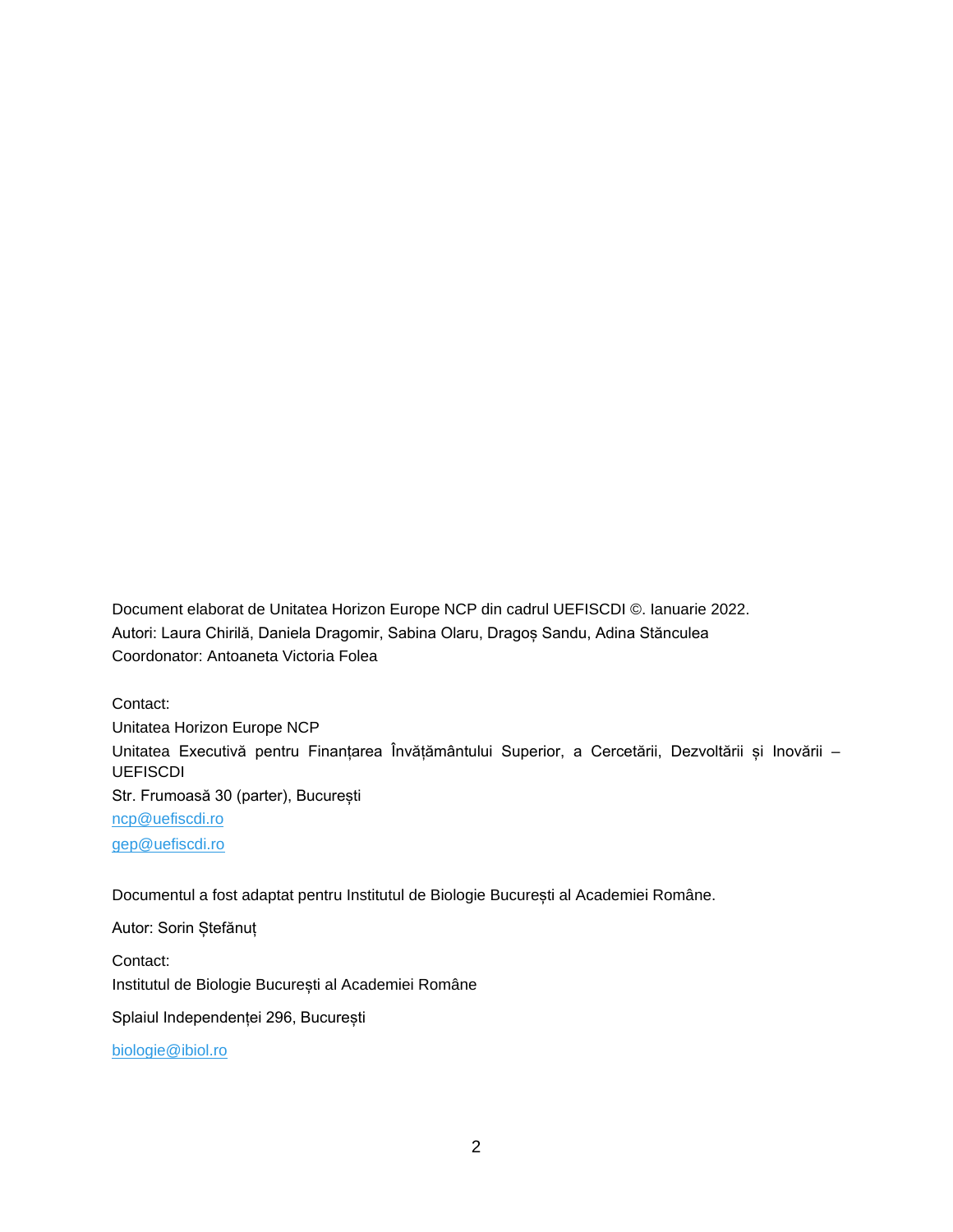# **Contents**

| Introduction                                            | 5  |
|---------------------------------------------------------|----|
| I. Review of requirements, policies and case studies    | 5  |
| II. Diagnosis (data collection and analysis)            | 6  |
| II.1. Data collection                                   | 6  |
| II. 2. Data analysis                                    | 8  |
| III. GE strategy and GEP                                | 10 |
| III.1. GE Strategy 2022-2025                            | 10 |
| III.2. GE Plan 2022-2025                                | 11 |
| IV. Monitoring and evaluation of the GEP                | 19 |
| Annex 3. List of sources used for the literature review | 20 |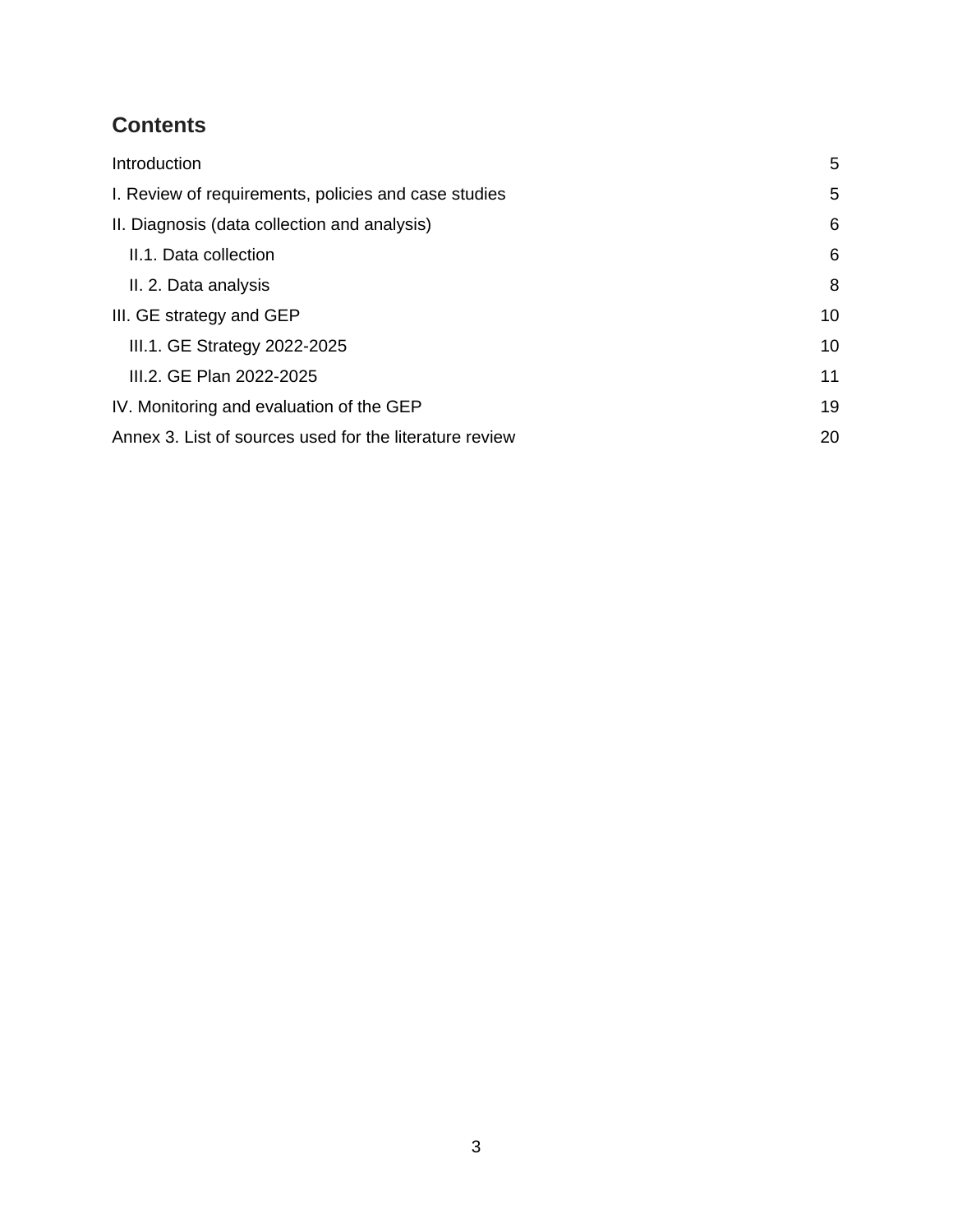### **Abbreviations and definitions**

| <b>GE</b>     | Gender equality                                                                                                                                                                                                                                                                                                                                                                                                                                                                                                               |
|---------------|-------------------------------------------------------------------------------------------------------------------------------------------------------------------------------------------------------------------------------------------------------------------------------------------------------------------------------------------------------------------------------------------------------------------------------------------------------------------------------------------------------------------------------|
| <b>GEP</b>    | Gender equality plan                                                                                                                                                                                                                                                                                                                                                                                                                                                                                                          |
| HoD           | <b>Head of Department</b>                                                                                                                                                                                                                                                                                                                                                                                                                                                                                                     |
| <b>HR</b>     | <b>Human Resources</b>                                                                                                                                                                                                                                                                                                                                                                                                                                                                                                        |
| GD            | <b>General Director</b>                                                                                                                                                                                                                                                                                                                                                                                                                                                                                                       |
| <b>SD</b>     | <b>Scientific Director</b>                                                                                                                                                                                                                                                                                                                                                                                                                                                                                                    |
| CD            | Steering Committee (Comitet de directie)                                                                                                                                                                                                                                                                                                                                                                                                                                                                                      |
| CA            | Board of Directors (Consiliul de administrație)                                                                                                                                                                                                                                                                                                                                                                                                                                                                               |
|               |                                                                                                                                                                                                                                                                                                                                                                                                                                                                                                                               |
| <b>Sex</b>    | Either of the two major forms of individuals that occur in many species and<br>that are distinguished respectively as female or male especially on the basis<br>of their reproductive organs and structures (https://www.merriam-<br>webster.com/dictionary/)                                                                                                                                                                                                                                                                 |
| Gender        | The behavioural, cultural, or psychological traits typically associated with<br>one sex (https://www.merriam-webster.com/dictionary/)                                                                                                                                                                                                                                                                                                                                                                                         |
| Sex vs Gender | A clear delineation between sex and gender is typically prescribed, with sex<br>as the preferred term for biological forms, and gender limited to its meanings<br>involving behavioural, cultural, and psychological traits. In this dichotomy,<br>the terms male and female relate only to biological forms (sex), while the<br>terms masculine/masculinity, feminine/femininity, woman/girl, and man/boy<br>relate only to psychological and sociocultural traits (gender)<br>(https://www.merriam-webster.com/dictionary/) |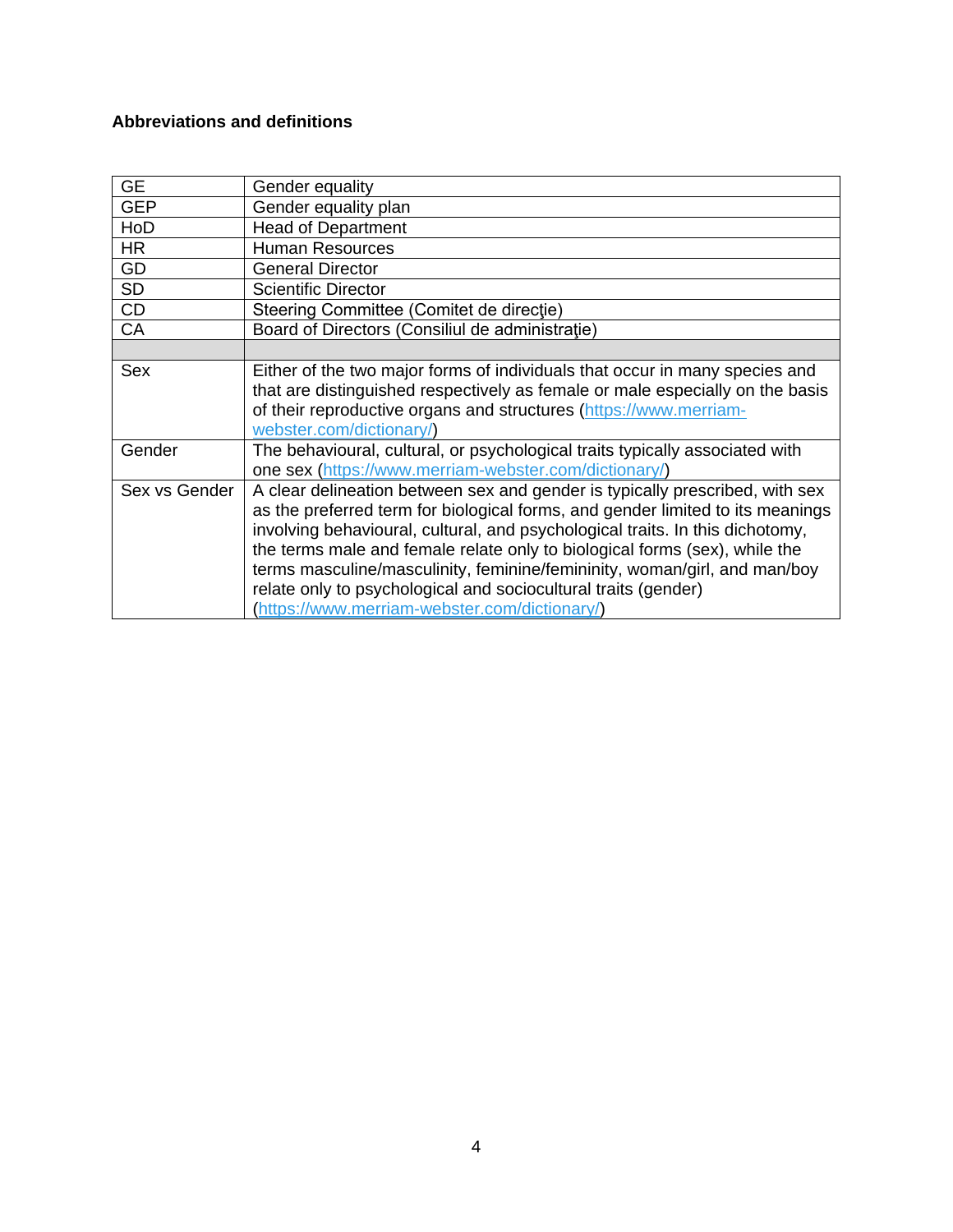# <span id="page-4-0"></span>**Introduction**

The Gender Equality (GE) strategy for 2022-2025 was developed by the Institute of Biology - Bucharest on the basis of input from the entire research institute and takes into account everyone who works at our research institute. The GE strategy was built on the provisions of the European Charter for researchers and of the Code of Conduct in the process of the recruitment of researchers<sup>[1](#page-4-2)</sup>, [2](#page-4-3)015-2019, the European Gender Equality Strategy 2020-2025<sup>2</sup> and the Horizon Europe guidance on gender equality plans<sup>3</sup>.

The motivation for developing the GE strategy is to ensure that our research institute is a safe place for everyone, and all activities and processes that take place respect the principles of equality, diversity, inclusiveness and non-discrimination.

Based on the GE strategy, the research institute developed the GE Plan (GEP) for 2022-2025, with concrete actions and measures, as well as indicators for measuring progress of its implementation and revisions.

Enforcing its mission and values, the GE strategy and the GEP of the Institute of Biology - Bucharest ensure and promote equality and diversity to knowledge and the acquisition of skills to all. The objectives of the GE strategy are implemented through specific actions that aim at safeguarding an equal and inclusive organizational culture and promoting gender-equality at all levels. As such, the GE strategy and the GEP will pro-actively enable, gender equality awareness raising, skills and competences; gender balance in decision-making structures and processes, including recruitment; gender equality in research; and integrating the gender dimension in the entire research process.

## <span id="page-4-1"></span>**I. Review of requirements, policies and case studies**

Prior to developing the GE strategy and the GEP, the management of the Institute of Biology - Bucharest appointed a working group to conduct a literature review of the existing requirements, policies, recommendations, examples and case studies pertinent to discrimination, inclusiveness and gender equality, with a special focus on research performing organisations (RPOs).

The resources used in this literature review study are presented in Annex 1.

<span id="page-4-2"></span> <sup>1</sup> [https://cdn2.euraxess.org/sites/default/files/policy\\_library/ttf\\_goal\\_2\\_results\\_v1.0.pdf](https://cdn2.euraxess.org/sites/default/files/policy_library/ttf_goal_2_results_v1.0.pdf)

<span id="page-4-3"></span><sup>2</sup> [https://ec.europa.eu/info/policies/justice-and-fundamental-rights/gender-equality/gender-equality](https://ec.europa.eu/info/policies/justice-and-fundamental-rights/gender-equality/gender-equality-strategy_en)[strategy\\_en](https://ec.europa.eu/info/policies/justice-and-fundamental-rights/gender-equality/gender-equality-strategy_en)

<span id="page-4-4"></span><sup>3</sup> <https://op.europa.eu/en/publication-detail/-/publication/ffcb06c3-200a-11ec-bd8e-01aa75ed71a1>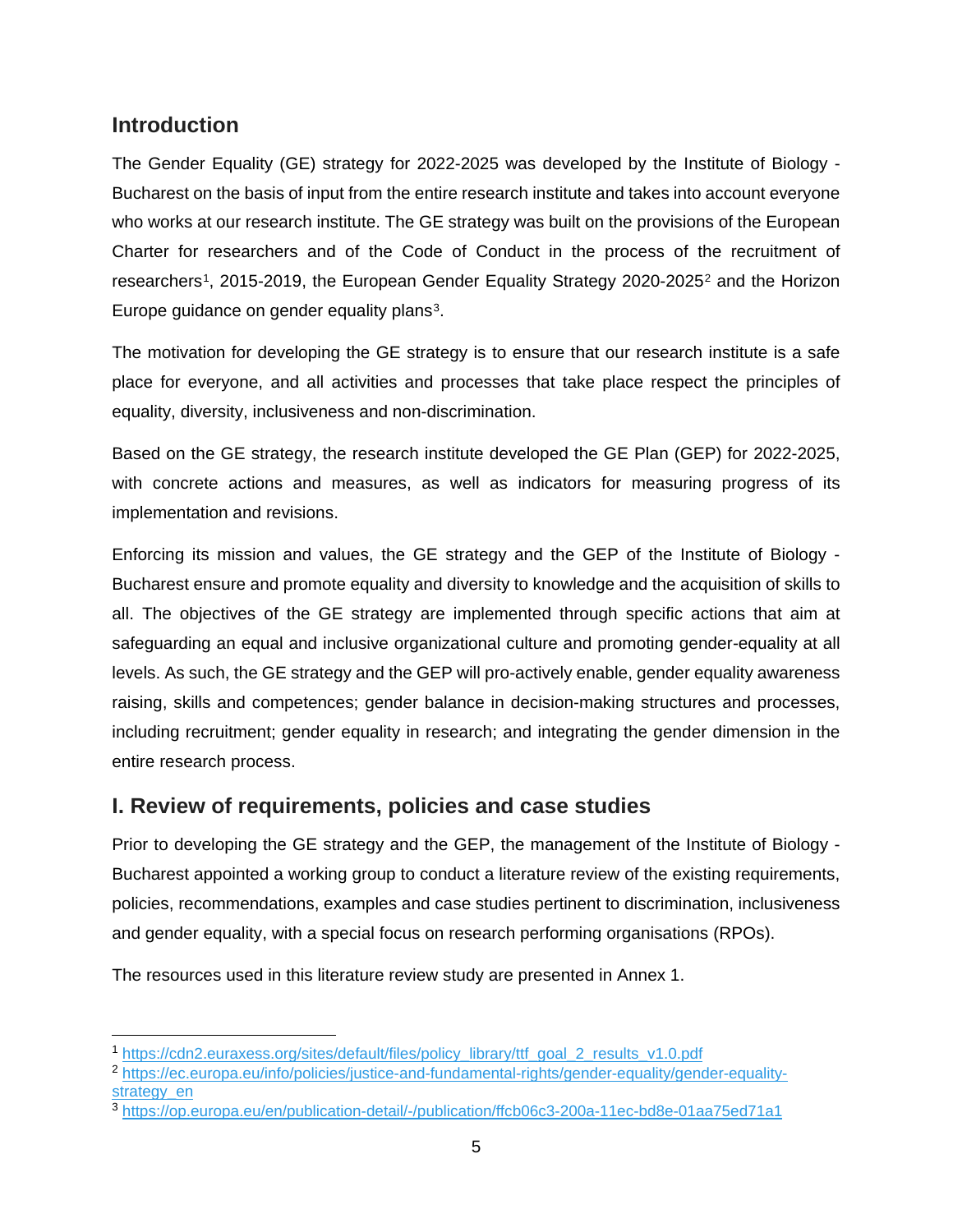# <span id="page-5-0"></span>**II. Diagnosis (data collection and analysis)**

## <span id="page-5-1"></span>**II.1. Data collection**

The following indicators were selected at the Institute of Biology - Bucharest as relevant for the discussion on gender equality issues:

- Staff numbers by sex/gender at all levels, by domains, function (including administrative / support staff)
- Numbers of women and men in research and administrative decision-making positions (e.g., top management team, boards, committees, recruitment and promotion panels);
- Numbers of staff by sex/gender applying for/taking parental leave, for how long and how many returned after taking the leave.

#### **1. Women and men in leadership positions**

#### ● **Table 1. Research institute management**

|                            | Woman | Man |
|----------------------------|-------|-----|
| <b>General Director</b>    |       |     |
| <b>Deputy Director</b>     |       |     |
| <b>Scientific Director</b> |       |     |
| <b>TOTAL</b>               |       |     |

● **Table 2. Other Heads of research institute structures / units (independent units, other than research):**

|                                  | Woman | Man |
|----------------------------------|-------|-----|
| <b>Economic Director</b>         |       |     |
| Head of Service - Human Resource |       |     |
| Head of Service - Administration |       |     |
| <b>TOTAL</b>                     |       |     |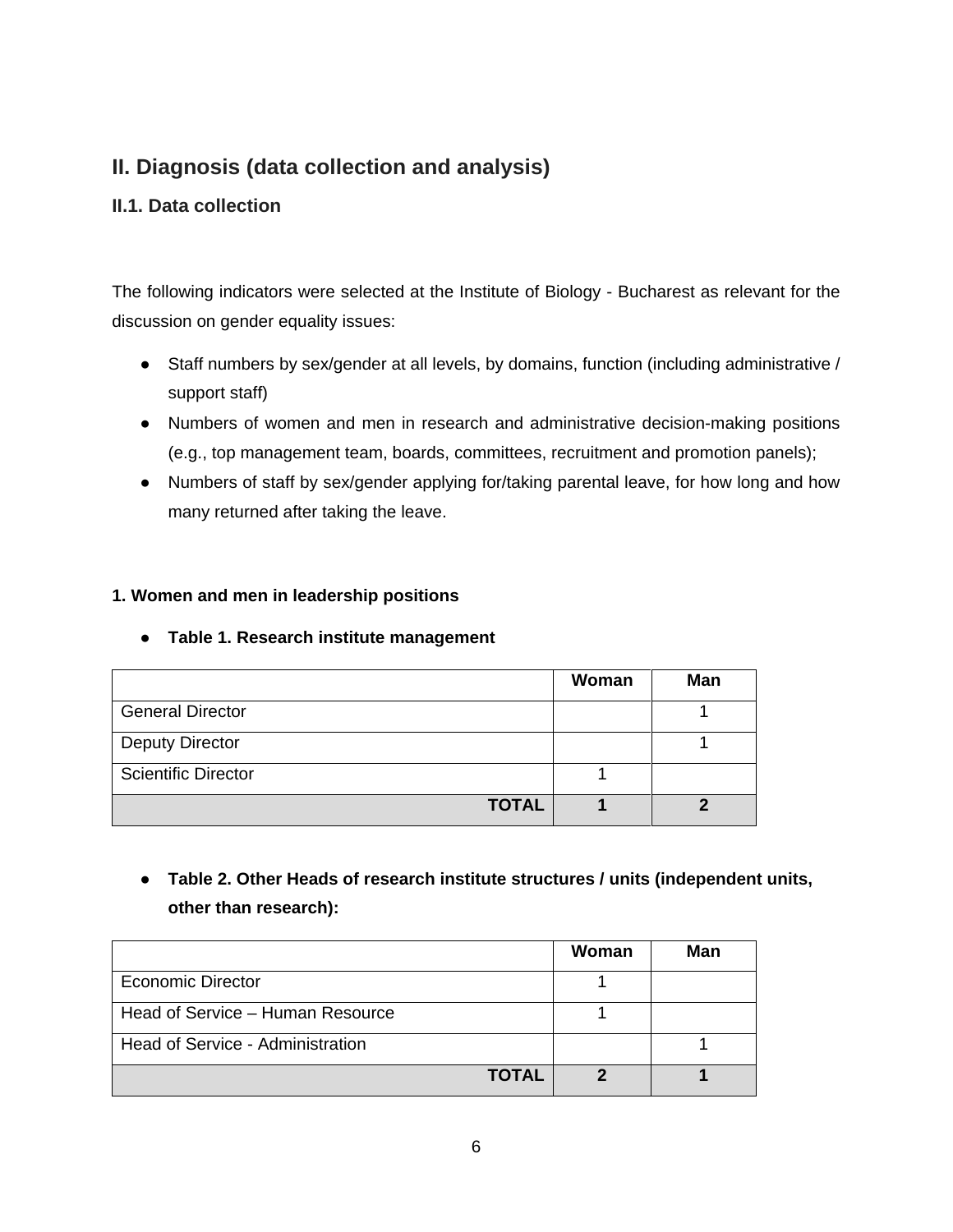#### **2. Women and men – research staff**

|                                                             | <b>Experienced</b><br><b>Early -stage</b><br>researchers<br>researchers<br>(CS I, CS II, CS III)<br>(CS and ACS) |                            | <b>Total</b><br>women | <b>Total</b><br>men |
|-------------------------------------------------------------|------------------------------------------------------------------------------------------------------------------|----------------------------|-----------------------|---------------------|
| Research<br>department 1                                    | /Total Number Women/<br>13                                                                                       | /Total Number Women/<br>11 | 24                    |                     |
| (Taxonomy, Ecology<br><b>Nature</b><br>and<br>Conservation) | /Total Number Men/<br>$\overline{2}$                                                                             | /Total Number Men/<br>3    |                       | 5                   |
| Research<br>department 2                                    | /Total Number Women/<br>9                                                                                        | /Total Number Women/<br>5  | 14                    |                     |
| (Microbiology)                                              | /Total Number Men/<br>$\overline{2}$                                                                             | /Total Number Men/<br>2    |                       | $\overline{4}$      |
| Research<br>department 3                                    | /Total Number Women/<br>6                                                                                        | /Total Number Women/<br>5  | 11                    |                     |
| (Development<br>Biology)                                    | /Total Number Men/<br>1                                                                                          | /Total Number Men/<br>3    |                       | $\overline{4}$      |
| <b>Total women</b>                                          | 28                                                                                                               | 21                         | 49                    |                     |
| <b>Total men</b>                                            | 5                                                                                                                | 8                          |                       | 13                  |

#### **Table 3. Total number of research staff, per department**

## **3. Women and men – administrative and support services**

#### **Table 4. Total number of women and men in administrative and support services**

|                                                   | Women          | Men            |
|---------------------------------------------------|----------------|----------------|
| Research technical support (Technical assistants) | /Total number/ | /Total number/ |
|                                                   | 17             |                |
| Office administration support (secretaries)       | /Total number/ | /Total number/ |
|                                                   | 9              | 4              |
| Librarians                                        | /Total number/ | /Total number/ |
|                                                   |                |                |
| Building administration                           | /Total number/ | /Total number/ |
|                                                   | 4              | 8              |
| TOTAL                                             | 31             | 13             |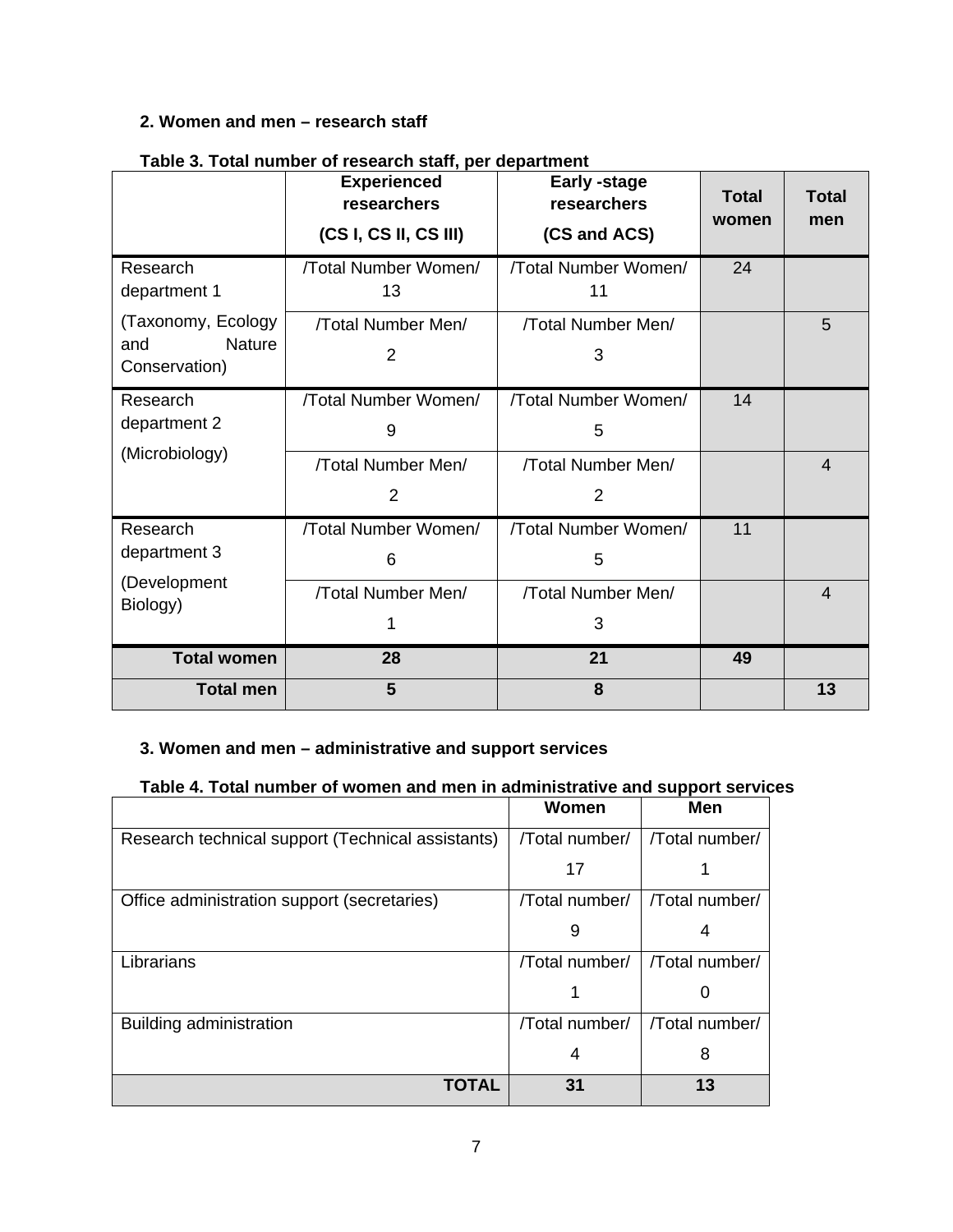As part of data collection and diagnosis, we conducted institute-wide surveys with the following indicators:

- Number of years needed for women and men to make career advancements
- Numbers of women and men candidates applying for distinct job positions
- Opinions on the work-life balance in the research institute
- Integration of the gender dimension into research content
- Perception of gender-based violence, including sexual harassment in the research institute
- Perception (opinion) regarding inclusiveness and discrimination at the research institute

#### <span id="page-7-0"></span>**II. 2. Data analysis**

We conducted internal analyses of the data collected, and reviews of existing policies addressing gender equality and inclusiveness. The analyses took place in workshops, meetings and working seminars at all levels, with the gender equality function assigned for developing the GEP (*please name the exact title*) and including the research institute management, research staff and representatives of research institute administrative and support services. Each and all working groups included even numbers of men and women.

The conclusions of the internal audit were then analysed in the Steering Committee, approved in the Board of Directors, and then communicated to the entire research institute staff.

With mandate from the Board of Directors, the General Director committed to the development and implementation of the GEP for the Institute of Biology - Bucharest, for 2022-2025.

#### **1. Quantitative analysis of data**

The analysis of numerical data illustrated that:

- On average, the number of women and men in leadership positions at department/administrative levels is even.
- The number of women in research positions, i.e., experienced researcher and early-stage researcher, is high, reflecting good existing recruitment practices in the research institute.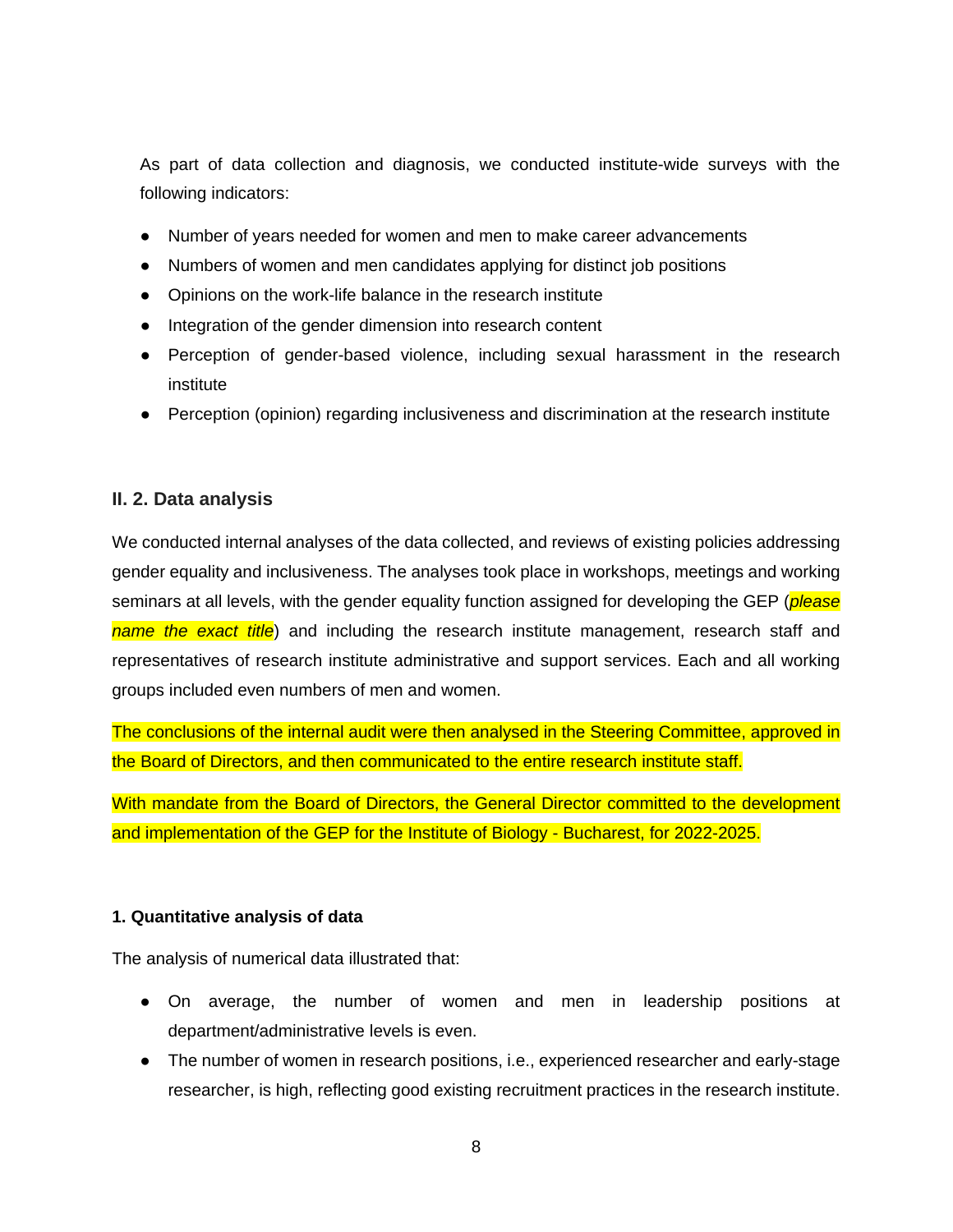

Fig. 1 - The number of women and men in Institute of Biology - Bucharest

#### **2. Qualitative analysis of data**

The qualitative research showed that:

- The gender dimension is well integrated in research
- The research institute is perceived as a safe place, without gender-violence
- The research institute is overall perceived as inclusive
- The strategies of the departments are rather unclear cases are handled covertly; departments do not communicate that they act on gender equality in any way

To summarize the results of the studies, it can be noted that all the situations mentioned by the respondents and situations analysed at the institute are, to some extent, factors of discrimination or manifestations based on gender.

The important conclusions of the internal analysis at the Institute of Biology - Bucharest are:

- We need to revisit the existing policies and procedures, to make gender relevant, and develop new ones covering all identified areas of intervention

- We need to train and educate our staff on gender-equality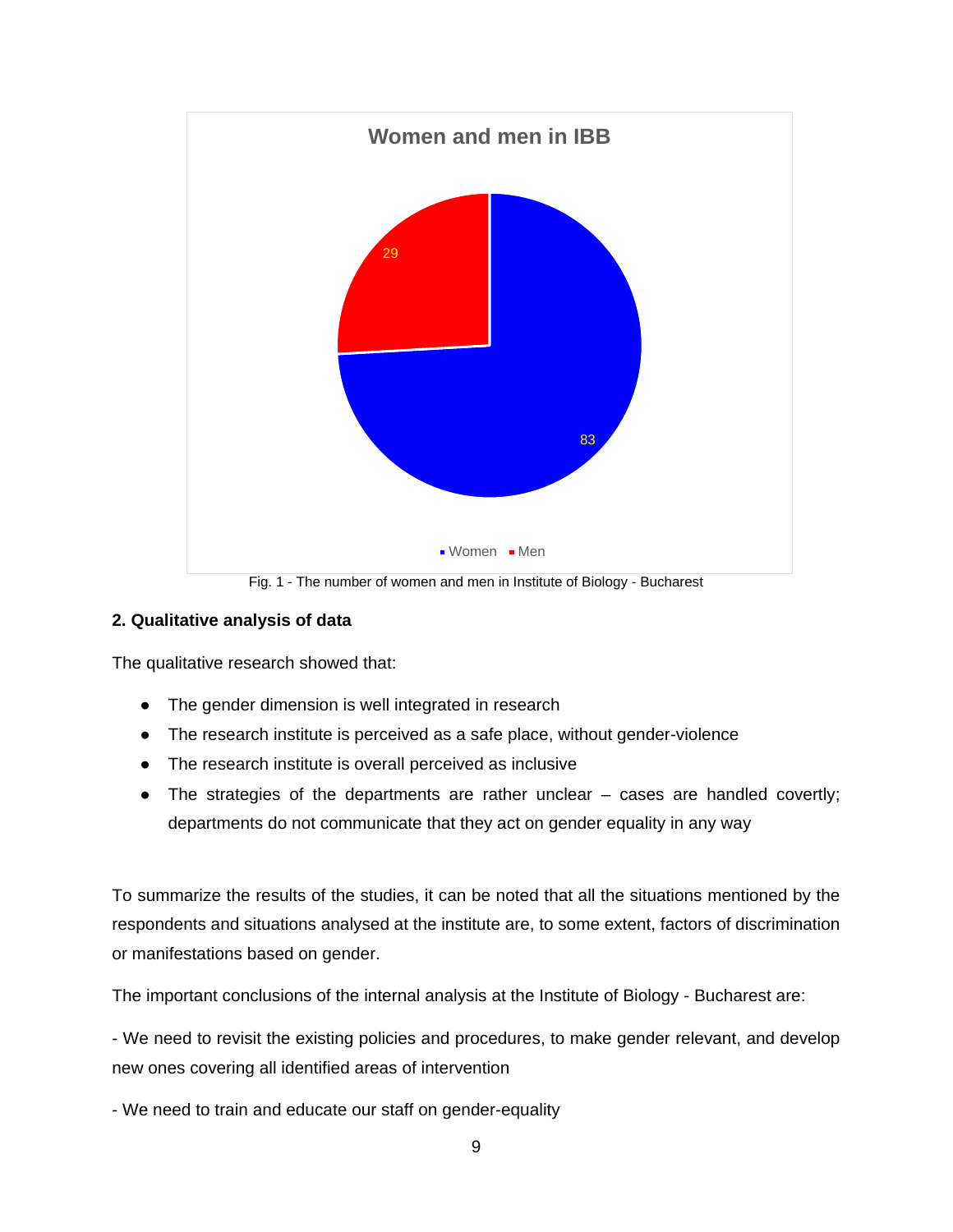- We need to communicate gender relevant actions and measures actively and efficiently

- We need to develop a gender strategy and a GEP for 2022-2025, with clear actions and targets, and responsible persons

# <span id="page-9-0"></span>**III. GE strategy and GEP**

Based on the internal review and the national and European policies and requirements, the Board of Directors and the General Director committed to developing the institute strategy for gender equality for 2022-2025, and the corresponding GEP.

The Institute of Biology - Bucharest decided on creating the function of GE officer at the institute plus one GE delegate in each department. The GE officer has a proactive role, and the GE delegates have a consultant role in implementing and monitoring the GE strategy.

Specifically, the GE officer and GE delegates contribute to setting up, implement, monitor and evaluate the GEP; provide practical support and tools to the actors involved in the GEP implementation; cooperate with and engage stakeholders at all levels in order to ensure the implementation of the GEP's actions; raise awareness about the benefits of gender equality in the research institute; assess the progress towards gender equality in the institute.

The institute management mandated the GE functions (officer and delegates) at the institute and a dedicated working group to develop the GE strategy and the GEP 2022-2025. The GE working group included men and women representatives of research institute leadership and researchers, representatives of research institute administration and support services, and one external advisor (*UEFISCDI*).

#### <span id="page-9-1"></span>**III.1. GE Strategy 2022-2025**

*(Disclaimer: Please note that this template refers ONLY to Horizon Europe and its eligibility requirements for GEP. An organization GEP may be wider that these requirements and may cover other areas of intervention than those recommended by Horizon Europe – if you deem necessary.*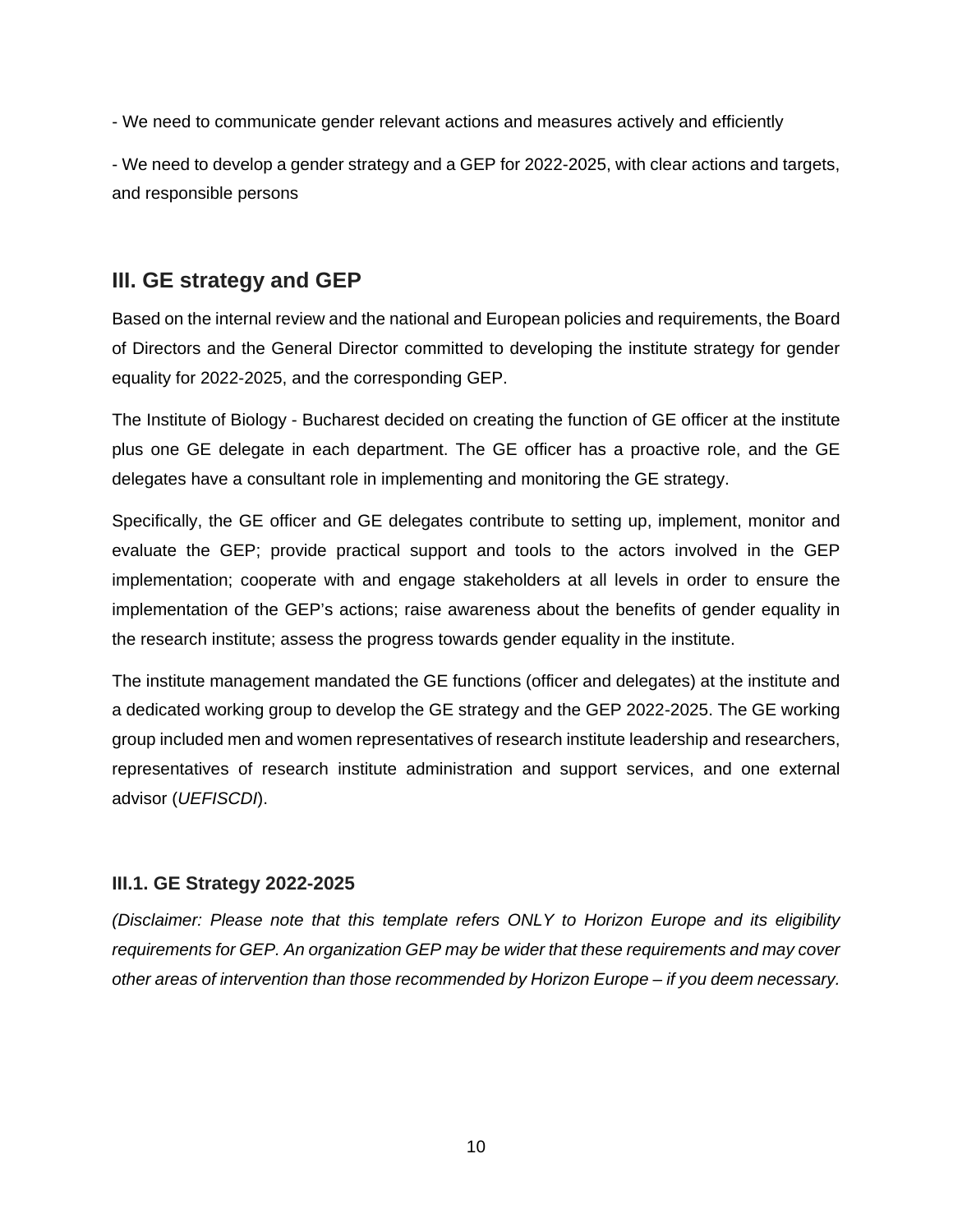*For more information on a general GEP, please consult the European Institute for Gender Equality - EIGE[4](#page-10-1) and the UEFISCDI GEP[5](#page-10-2))*

| Area of intervention                                                                                                                                    | Objective(s)                                                                                                                                        |
|---------------------------------------------------------------------------------------------------------------------------------------------------------|-----------------------------------------------------------------------------------------------------------------------------------------------------|
| (These areas are those 'recommended' by Horizon<br>Europe for GEP. They should be used in the GEP,<br>however other areas may be considered, as needed) | (Please write your own objectives, as relevant for your<br>own organization. Below are some examples that you<br>may use, or replace with your own) |
| 1. Work-life balance and organisational                                                                                                                 | Promoting integration of work with family and                                                                                                       |
| culture                                                                                                                                                 | personal life                                                                                                                                       |
| 2. Gender balance in leadership and                                                                                                                     | Promoting gender equality in the institutional                                                                                                      |
| decision-making                                                                                                                                         | culture, processes and practice                                                                                                                     |
| 3. Gender equality in recruitment and                                                                                                                   | Promoting processes to favour and support                                                                                                           |
| career progression                                                                                                                                      | gender-sensitive recruitment, career and                                                                                                            |
|                                                                                                                                                         | appointments                                                                                                                                        |
| 4. Integration of the gender dimension                                                                                                                  | Promoting a gender and sex perspective in                                                                                                           |
| into research content                                                                                                                                   | research process                                                                                                                                    |
|                                                                                                                                                         | Promoting the integration of a sex and                                                                                                              |
|                                                                                                                                                         | gender perspective in research activity                                                                                                             |
| 5. Measures against gender-based                                                                                                                        | Raising awareness about the importance of                                                                                                           |
| violence, including sexual harassment                                                                                                                   | equality issues and strengthening positive                                                                                                          |
|                                                                                                                                                         | attitudes towards diversity                                                                                                                         |

The GE Strategy comprises the following areas of intervention and objectives for 2022-2025:

## <span id="page-10-0"></span>**III.2. GE Plan 2022-2025**

The GE Plan at the Institute of Biology - Bucharest comprises areas of intervention, objectives, key measures, target audience, timeline, responsible persons, and indicators to measure progress.

<span id="page-10-1"></span><sup>4</sup> <https://eige.europa.eu/>

<span id="page-10-2"></span><sup>5</sup> <https://uefiscdi.gov.ro/plan-egalitate-de-gen-uefiscdi>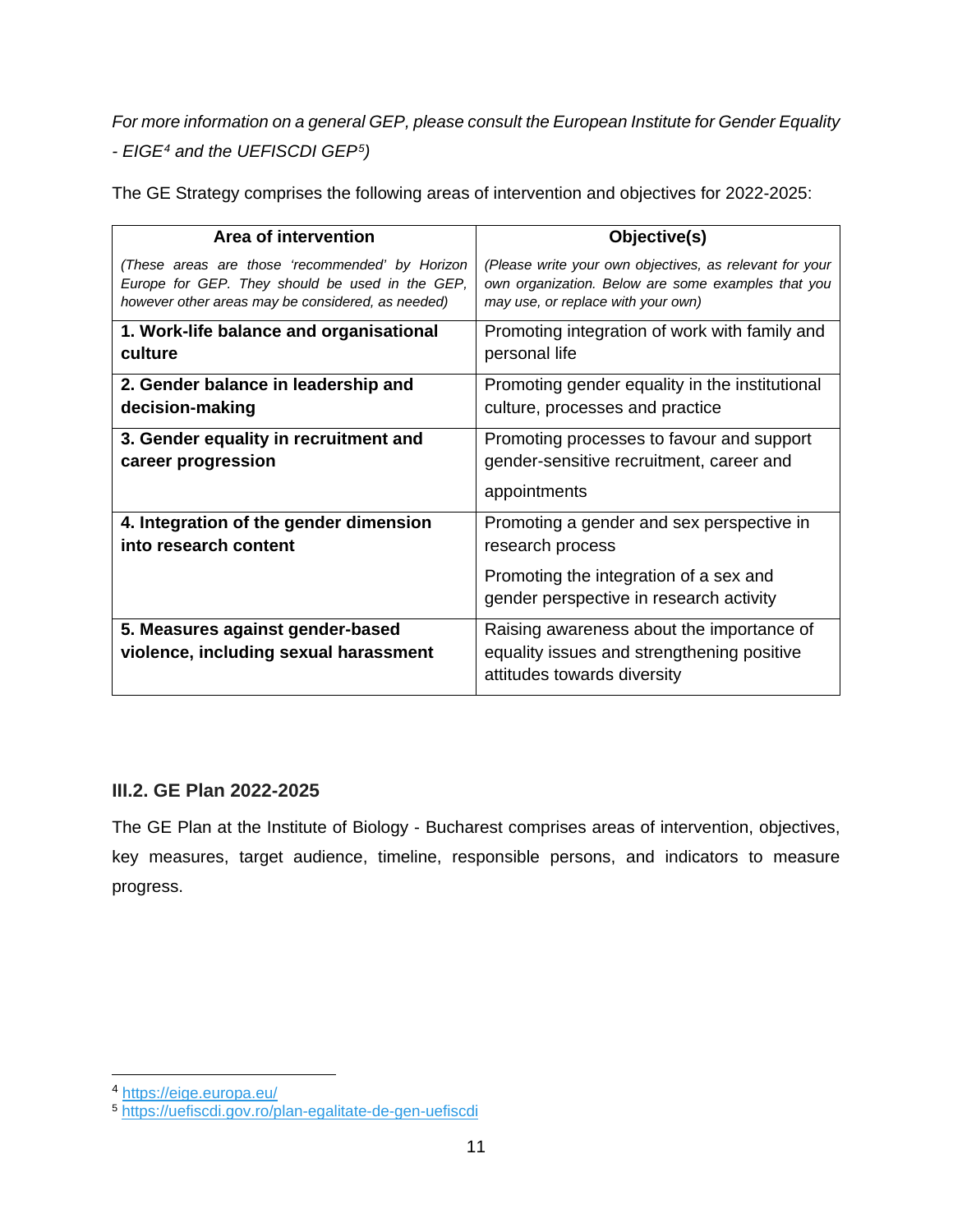## **Area 1. Work-life balance and organisational culture**

# **Objective: Promoting integration of work with family and personal life**

| <b>Action/Measure</b>                                                                                                                                                                                                                                                                              | <b>Target</b>                                            | <b>Timeline</b> |      |              |         | Indicator(s)                                                                                            | <b>Responsible</b>                             |
|----------------------------------------------------------------------------------------------------------------------------------------------------------------------------------------------------------------------------------------------------------------------------------------------------|----------------------------------------------------------|-----------------|------|--------------|---------|---------------------------------------------------------------------------------------------------------|------------------------------------------------|
|                                                                                                                                                                                                                                                                                                    |                                                          | 2022            | 2023 | 2024         | 2025    |                                                                                                         |                                                |
| 1. Availability of policies, procedures and<br>structures at the research institute for promoting<br>integration of work with family and personal life                                                                                                                                             | Researchers,<br>technical and<br>administrative<br>staff |                 | X    | X            | $\sf X$ | Policies,<br>procedures and<br>services for work<br>and personal life<br>integration                    | GD, HR,<br>HoDs, GE<br>officer                 |
| 2. Feasibility plans for the creation of new<br>welfare services, e.g., contract arrangements<br>made by the research institute with service<br>suppliers from family care duties and house<br>chores to child-care (elderly-care) in case of<br>conference or congress, or international mobility | Researchers,<br>technical and<br>administrative<br>staff |                 | X    | X            | $\sf X$ | Policies,<br>procedures, and<br>services for work<br>and personal life<br>integration                   | GD, HR,<br>HoDs, GE<br>officer                 |
| 3. Implementation of ICT-based systems for<br>enhancing flexibility and improving a better<br>planning of working meetings accordingly to<br>work life balance needs (e.g., management and<br>communications of the meeting schedule/timing)                                                       | Researchers,<br>technical and<br>administrative<br>staff | $\mathsf{X}$    | X    | $\mathsf{X}$ | $\sf X$ | Standard<br>procedure for<br>ICT-based<br>systems<br>promoting work<br>and personal life<br>integration | GD, HR,<br>HoDs, GE<br>officer, IT<br>services |
| 4. Availability of flexible working times<br>arrangements, from part-time to remote working                                                                                                                                                                                                        | Researchers,<br>technical and<br>administrative<br>staff | X               | X    | X            | X       | Policies,<br>procedures and<br>services for work<br>and personal life<br>integration                    | GD, HR,<br>HoDs, GE<br>officer                 |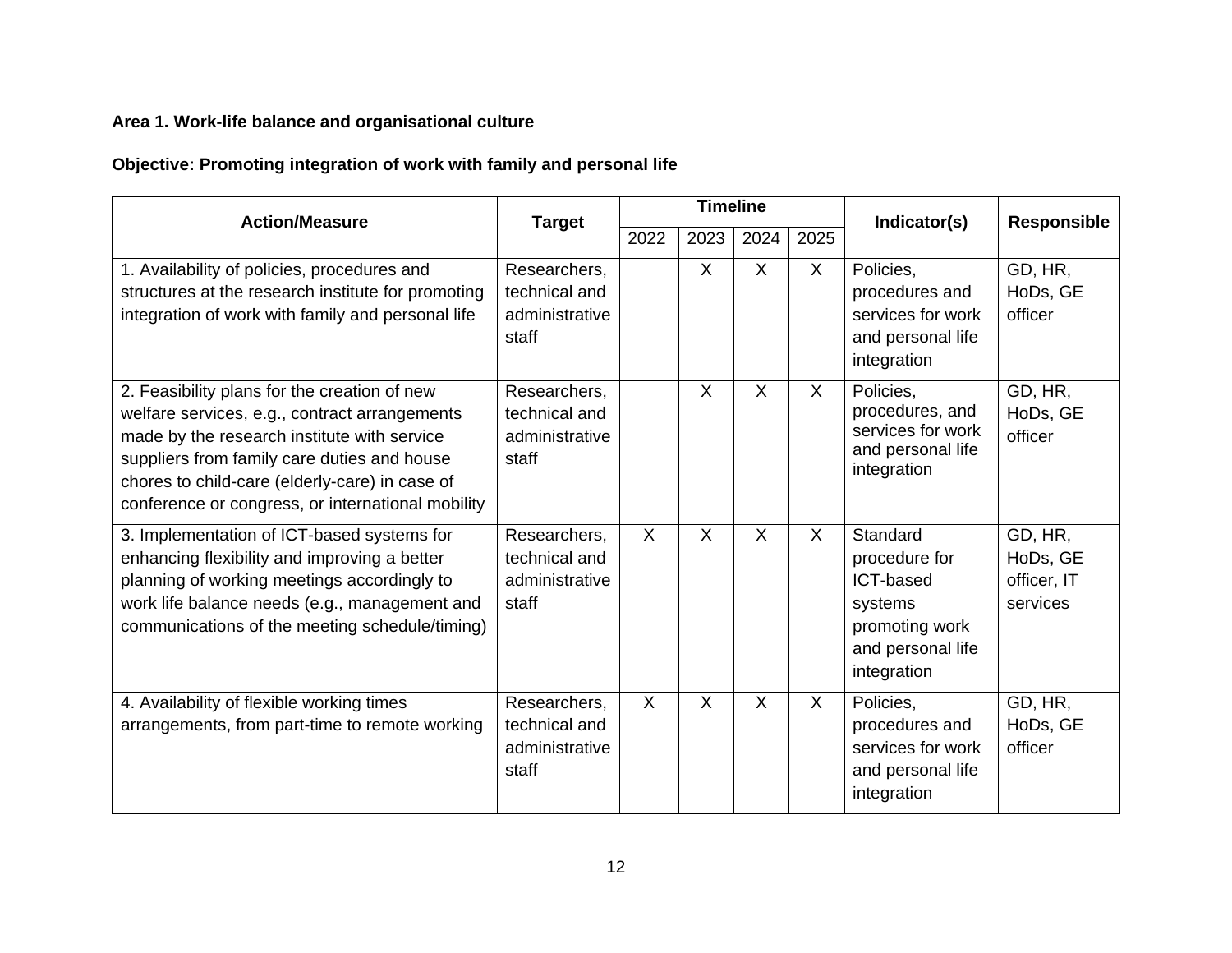## **Area 2. Gender balance in leadership and decision-making**

## **Objective: Promoting gender equality in the institutional culture, processes and practice**

|                                                                                                                                                                                                                   | <b>Timeline</b><br><b>Action/Measure</b><br><b>Target</b> |      |              |      | Indicator(s) | <b>Responsible</b>                                                                   |                                                 |
|-------------------------------------------------------------------------------------------------------------------------------------------------------------------------------------------------------------------|-----------------------------------------------------------|------|--------------|------|--------------|--------------------------------------------------------------------------------------|-------------------------------------------------|
|                                                                                                                                                                                                                   |                                                           | 2022 | 2023         | 2024 | 2025         |                                                                                      |                                                 |
| 1. Appointing delegates in departments/centres,<br>with a proactive and/or consultant role to be<br>responsible for monitoring and ensuring that<br>workplace procedures and practices respect<br>gender equality | Researchers,<br>technical and<br>administrative<br>staff  | X    | $\mathsf{X}$ |      |              | Gender equality<br>policy and<br>structures                                          | GD, HR,<br>HoDs, GE<br>officer, GE<br>delegates |
| 2. Routine revision of any text, communication,<br>images, from a gender equality and diversity<br>standing point                                                                                                 | Researchers,<br>technical and<br>administrative<br>staff  | X    | X.           | X    | X            | Policies,<br>procedures and<br>services for work<br>and personal life<br>integration | GE officer,<br>GE delegates                     |
| 3. Promotion of initiatives to facilitate a<br>widespread gender competence at all levels of<br>the organization with provision of training to staff<br>and researchers                                           | Researchers,<br>technical and<br>administrative<br>staff  | X    | X            | X    | X            | Awareness<br>training on<br>gender equality<br>issues                                | GE officer,<br><b>GE</b> delegates              |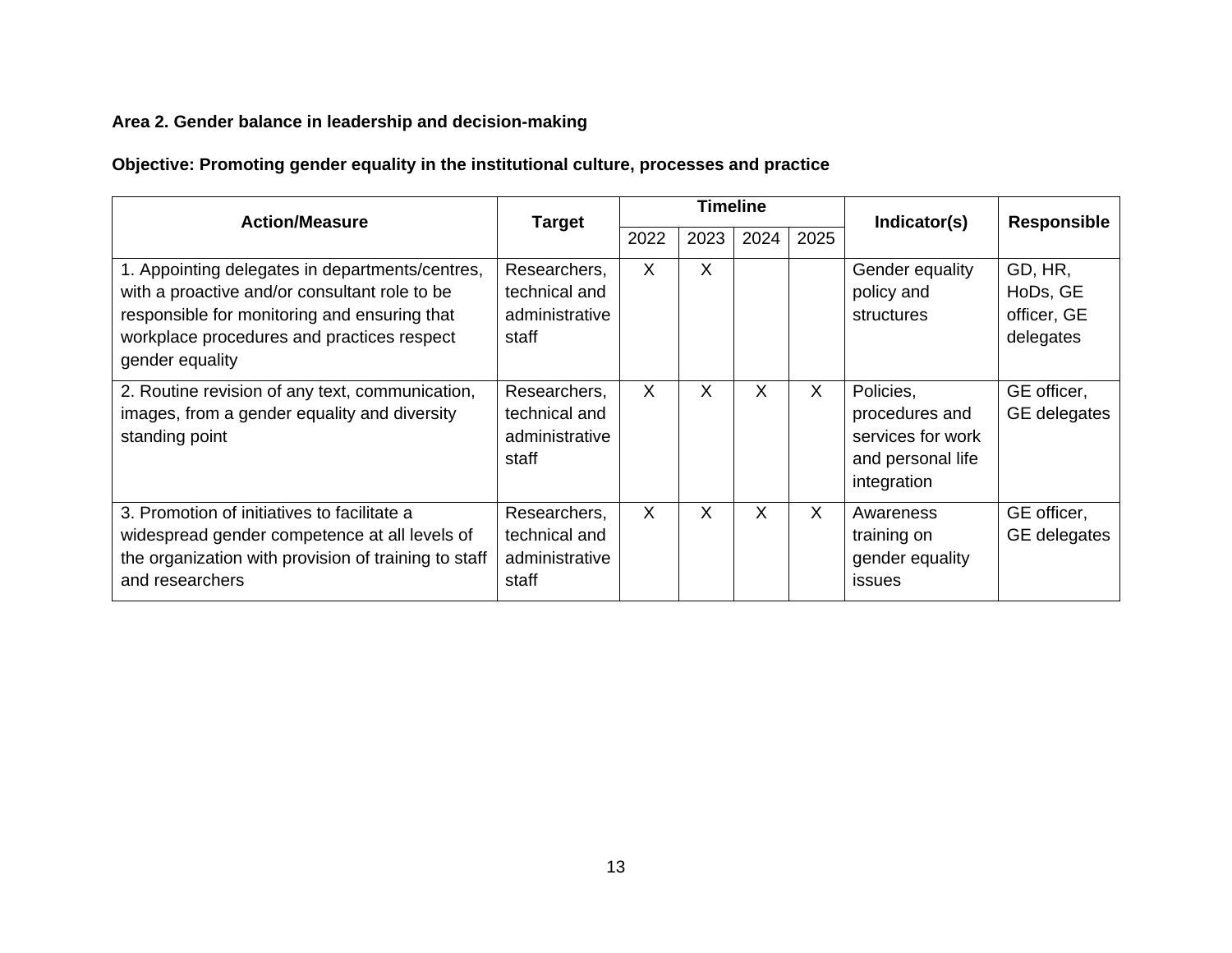# **Area 3. Gender equality in recruitment and career progression**

|  |  |  | Objective: Promoting processes to facilitate and support gender-sensitive recruitment, career and appointments |
|--|--|--|----------------------------------------------------------------------------------------------------------------|
|  |  |  |                                                                                                                |

| <b>Action/Measure</b>                                                                                                                            | <b>Timeline</b><br><b>Target</b>                         |      |      |      |      | Indicator(s)                                                        | <b>Responsible</b>                              |
|--------------------------------------------------------------------------------------------------------------------------------------------------|----------------------------------------------------------|------|------|------|------|---------------------------------------------------------------------|-------------------------------------------------|
|                                                                                                                                                  |                                                          | 2022 | 2023 | 2024 | 2025 |                                                                     |                                                 |
| 1. Carrying out gender awareness initiatives,<br>briefings and creating guidelines for gender-<br>sensitive recruitment, career and appointments | Research<br>institute<br>management                      | X    | X    | X    | X    | Gender<br>awareness<br>initiatives and<br>guidelines                | GD, HR,<br>HoDs, GE<br>officer                  |
| 2. Courses and training on gender equality                                                                                                       | Researchers,<br>technical and<br>administrative<br>staff | X    | X    | X    | X    | Courses and<br>training for<br>recruitment                          | GD, HR,<br>HoDs, GE<br>officer, GE<br>delegates |
|                                                                                                                                                  |                                                          |      |      |      |      | Courses and<br>training for career<br>progression                   |                                                 |
|                                                                                                                                                  |                                                          |      |      |      |      | Courses and<br>training for<br>leadership                           |                                                 |
| 3. Disseminate and communicate career good<br>practices - role models for women (scientists,<br>researchers and academics)                       | Researchers,<br>technical and<br>administrative<br>staff |      | X    | X    | X    | Initiatives for<br>raising<br>awareness on<br>female role<br>models | GE officer,<br><b>GE</b><br>delegates,<br>HoDs  |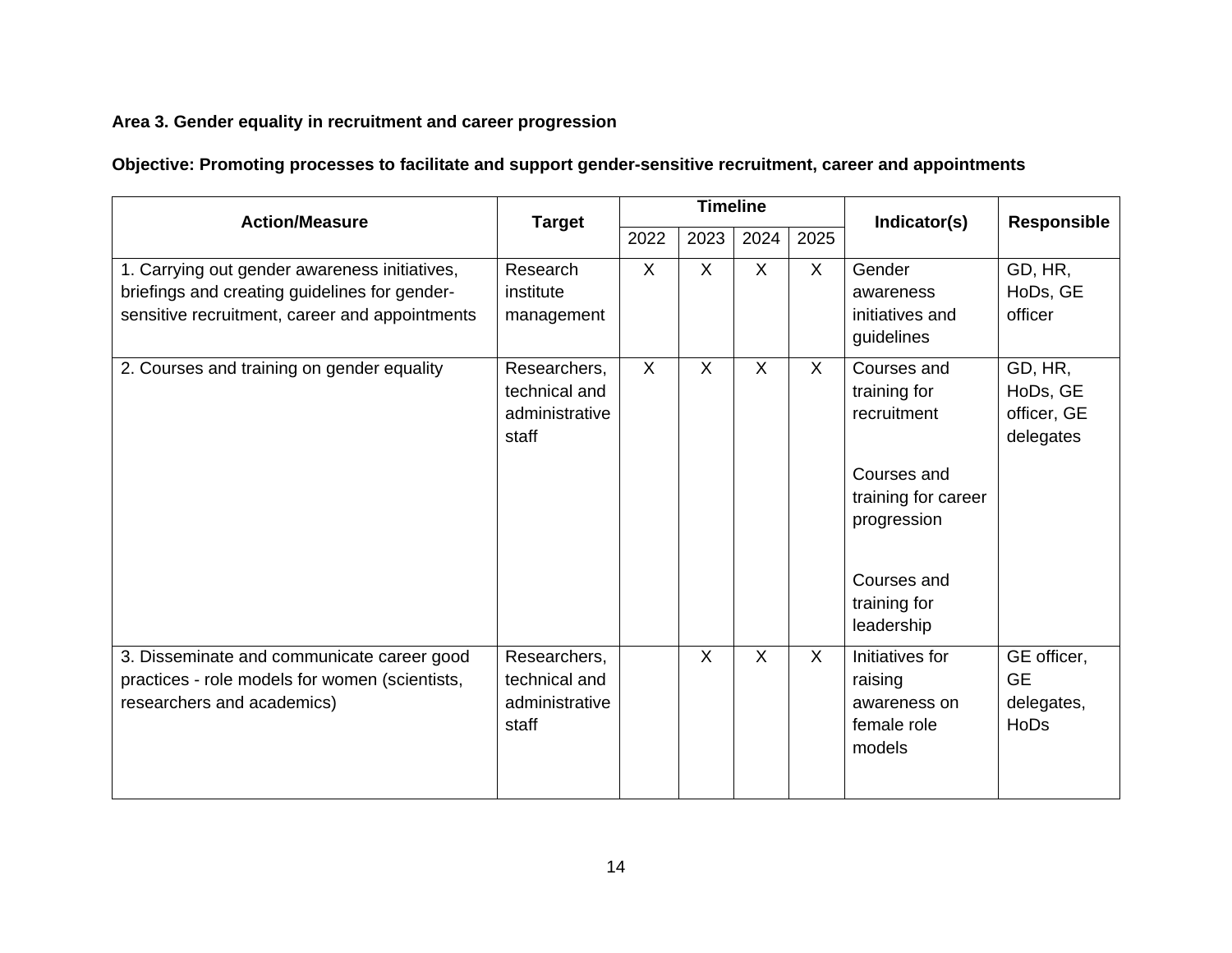| raising           |  |
|-------------------|--|
|                   |  |
| awareness on      |  |
| gender diversity  |  |
| in research teams |  |

**Area 4. Integration of the gender dimension into research content**

**Objectives:** 

- **- Promoting a gender and sex perspective in research process**
- **- Promoting the integration of a sex and gender perspective in research activity**

| <b>Action/Measure</b>                                                                                                                                                  | <b>Target</b>                           |      | <b>Timeline</b> |      |         | Indicator(s)                                                                                                                     | <b>Responsible</b>                       |
|------------------------------------------------------------------------------------------------------------------------------------------------------------------------|-----------------------------------------|------|-----------------|------|---------|----------------------------------------------------------------------------------------------------------------------------------|------------------------------------------|
|                                                                                                                                                                        |                                         | 2022 | 2023            | 2024 | 2025    |                                                                                                                                  |                                          |
| 1. Internal training seminars on the use of sex<br>and gender perspective in research, to foster<br>the acknowledgment of its economic, social and<br>innovation value | Researchers,<br>scientific<br>community | X    | X               | X    | X       | Participation in<br>training seminars<br>on integrating<br>sex/gender<br>analysis methods,<br>by gender and<br>field of research | SD,<br>Researchers,<br><b>GE</b> officer |
| 2. Development, communication and<br>implementation of standards for the<br>incorporation of the sex and gender variables<br>into research                             | Researchers                             |      | X               | X    | $\sf X$ | Participation in<br>training seminars<br>on integrating<br>sex/gender<br>analysis methods,                                       | SD,<br>Researchers,<br><b>GE</b> officer |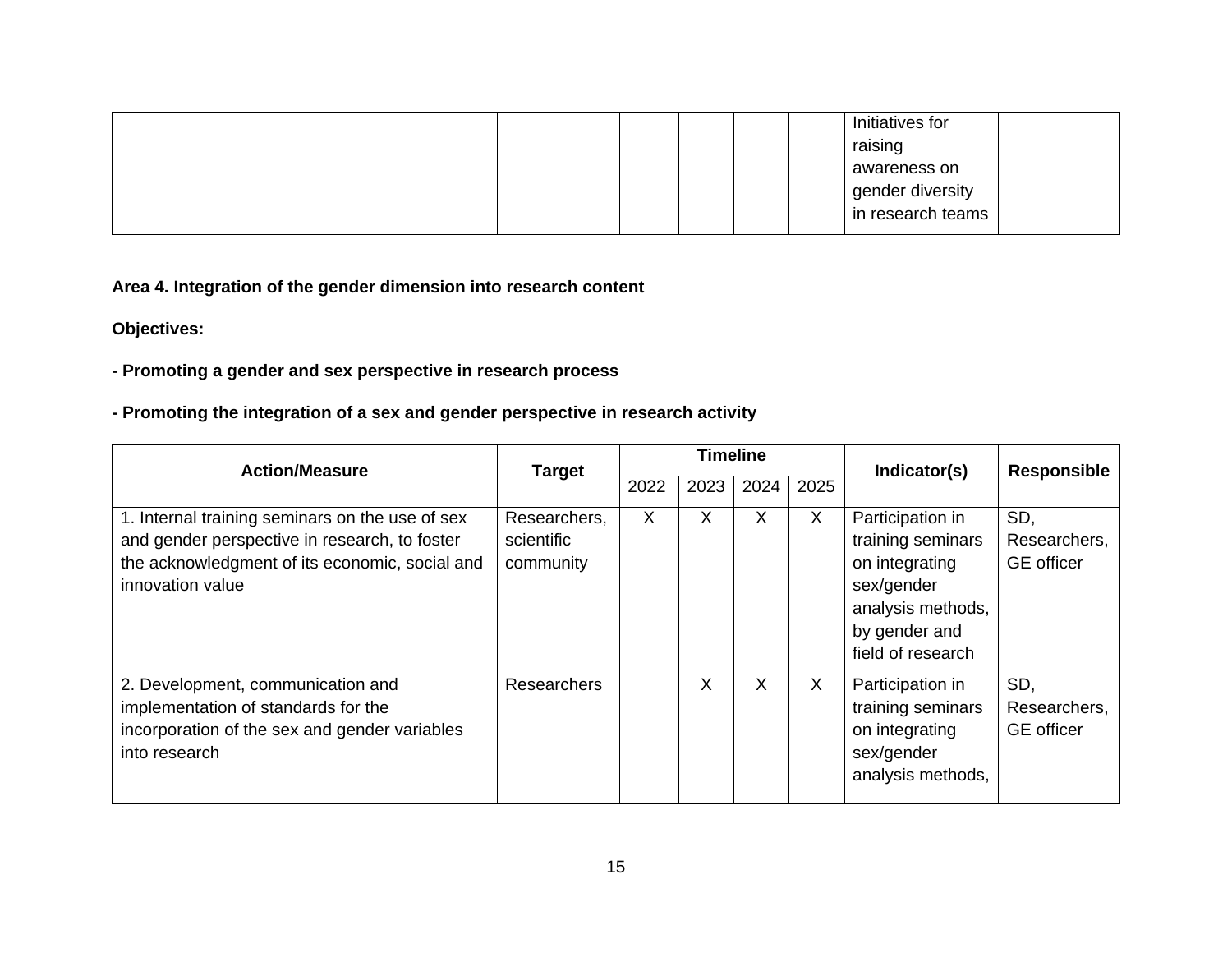|                                                                                                                                                      |                                                          |                         |                |         | by gender and<br>field of research<br>Perception of the<br>gender/sex<br>variables in<br>research contents                                                 |                                                       |
|------------------------------------------------------------------------------------------------------------------------------------------------------|----------------------------------------------------------|-------------------------|----------------|---------|------------------------------------------------------------------------------------------------------------------------------------------------------------|-------------------------------------------------------|
| 3. Institutional recognition within the research<br>institute of those projects that have taken the<br>gender dimension into account. (e.g., prizes) | Researchers,<br>scientific<br>community                  | X                       | X              | X       | Awarded projects                                                                                                                                           | GD, HoDs,<br>Researchers                              |
| 4. Disseminate and communicate career good<br>practices - role models for women (scientists,<br>researchers and academics)                           | Researchers,<br>technical and<br>administrative<br>staff | $\overline{\mathsf{x}}$ | $\overline{X}$ | $\sf X$ | Initiatives for<br>raising<br>awareness on<br>female role<br>models<br>Initiatives for<br>raising<br>awareness on<br>gender diversity<br>in research teams | GE officer,<br><b>GE</b><br>delegates,<br><b>HoDs</b> |
| 5. Workshops on the integration of gender<br>equality and diversity issues in research activity,<br>as support for research staff                    | Researchers                                              | $\mathsf{X}$            | $\overline{X}$ | X       | Training seminars<br>or guidelines on<br>integrating<br>sex/gender in<br>research activity                                                                 | SD, HR,<br>HoDs, GE<br>officer                        |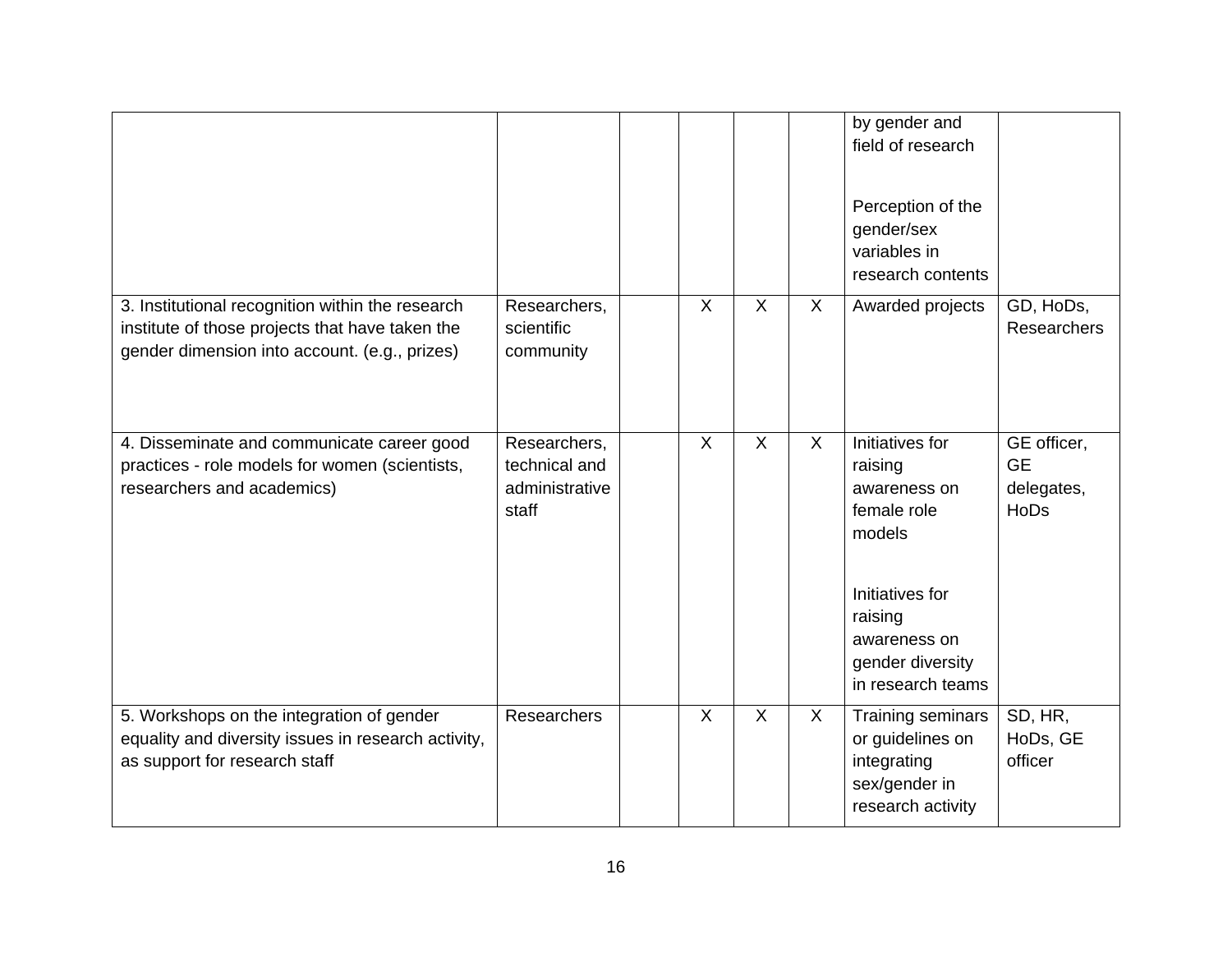| 6. Courses and training tools in all departments | Researchers |  | v<br>∧ | v<br>∧ | Courses on        | SD, HR,  |
|--------------------------------------------------|-------------|--|--------|--------|-------------------|----------|
| and at all levels (experienced or early          |             |  |        |        | specific gender   | HoDs, GE |
| researchers) on sex and gender variables         |             |  |        |        | dimensions, per   | officer  |
|                                                  |             |  |        |        | research activity |          |
|                                                  |             |  |        |        | (department)      |          |
|                                                  |             |  |        |        |                   |          |

## **Area 5. Measures against gender-based violence, including sexual harassment**

**Objective: Raising awareness about the importance of equality issues and strengthening positive attitudes towards diversity**

| <b>Action/Measure</b>                                                                                                                                                           | <b>Target</b>                                            | <b>Timeline</b> |      |      |      | Indicator(s)                                                                                                                                                            | <b>Responsible</b>             |
|---------------------------------------------------------------------------------------------------------------------------------------------------------------------------------|----------------------------------------------------------|-----------------|------|------|------|-------------------------------------------------------------------------------------------------------------------------------------------------------------------------|--------------------------------|
|                                                                                                                                                                                 |                                                          | 2022            | 2023 | 2024 | 2025 |                                                                                                                                                                         |                                |
| 1. Training on discrimination phenomena<br>(including discriminatory language), violence<br>(including that based on prejudice or gender),<br>harassment, and sexual harassment | Researchers,<br>technical and<br>administrative<br>staff |                 | X    | X    | X    | Participation in<br>training, per<br>categories<br>Skills acquired in<br>relation to<br>identifying and<br>responding<br>to discrimination<br>and violence<br>phenomena | GD, HR,<br>HoDs, GE<br>officer |
| 2. Develop internal (institute) electronic tool<br>(website/platform) supporting information and                                                                                | Researchers,<br>technical and                            | X               | X    | X    | X    | Dedicated<br>research institute                                                                                                                                         | GD, HoDs,<br>HR, IT            |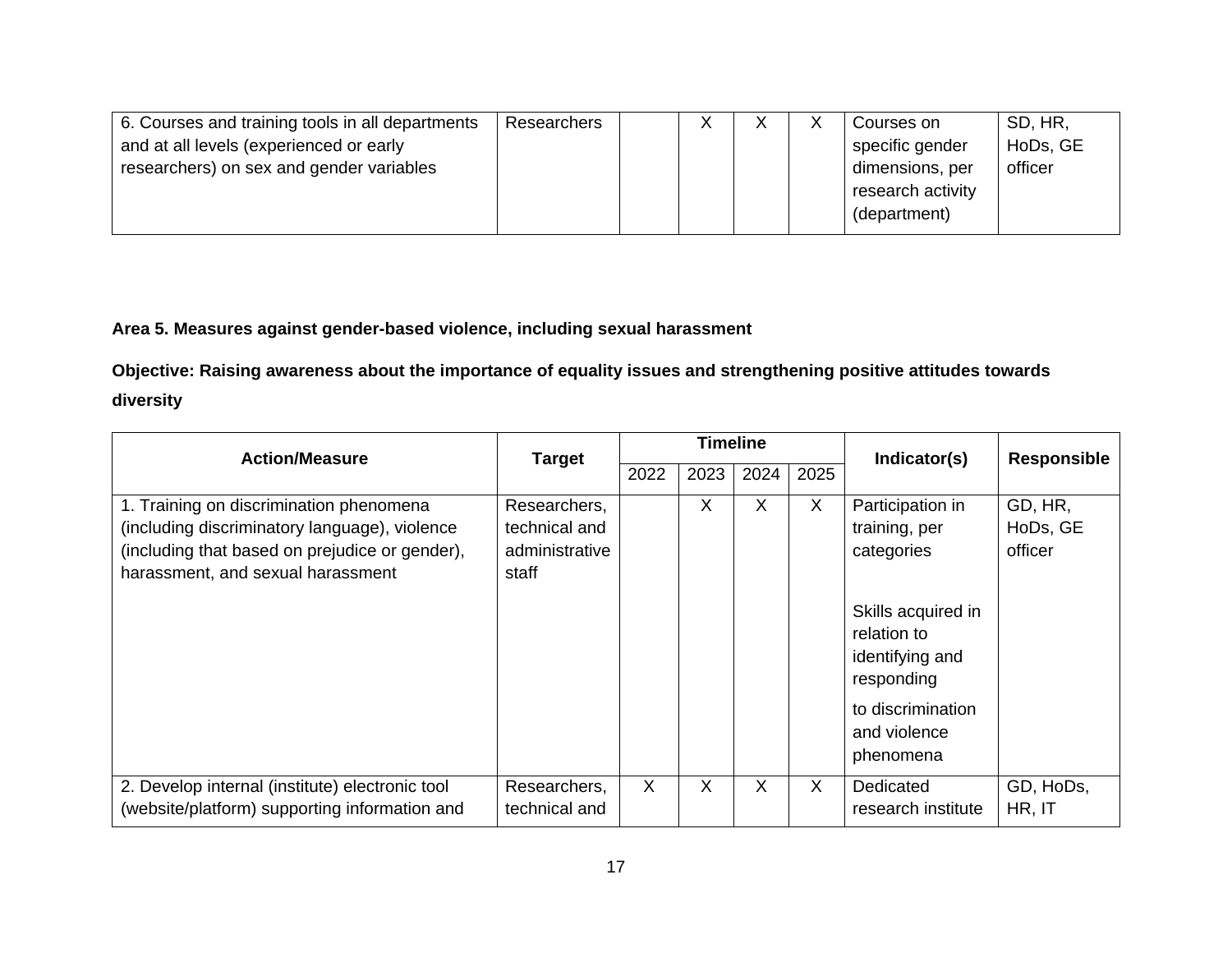| education, as well as allowing the reporting of<br>sexual harassment and discrimination                                                                           | administrative<br>staff                                  |   |         |   |         | website/platform,<br>number of visits,<br>number of real-<br>case situations<br>reported and<br>solved                                                     | services, GE<br>officer        |
|-------------------------------------------------------------------------------------------------------------------------------------------------------------------|----------------------------------------------------------|---|---------|---|---------|------------------------------------------------------------------------------------------------------------------------------------------------------------|--------------------------------|
| 3. Reinforce de Code of Ethics of the institute<br>with provisions against gender-based violence,<br>including sexual harassment                                  | Researchers,<br>technical and<br>administrative<br>staff | X | $\sf X$ | X | $\sf X$ | Initiatives for<br>raising<br>awareness on<br>female role<br>models<br>Initiatives for<br>raising<br>awareness on<br>gender diversity<br>in research teams | GD, HoDs,<br>HR, GE<br>officer |
| 4. Awareness campaign highlighting diversity<br>and inclusiveness in the scientific community<br>and encouraging prevention of discrimination in<br>various areas | Researchers,<br>technical and<br>administrative<br>staff | X | X       | X | X       | Awareness<br>campaign                                                                                                                                      | <b>GE</b> officer              |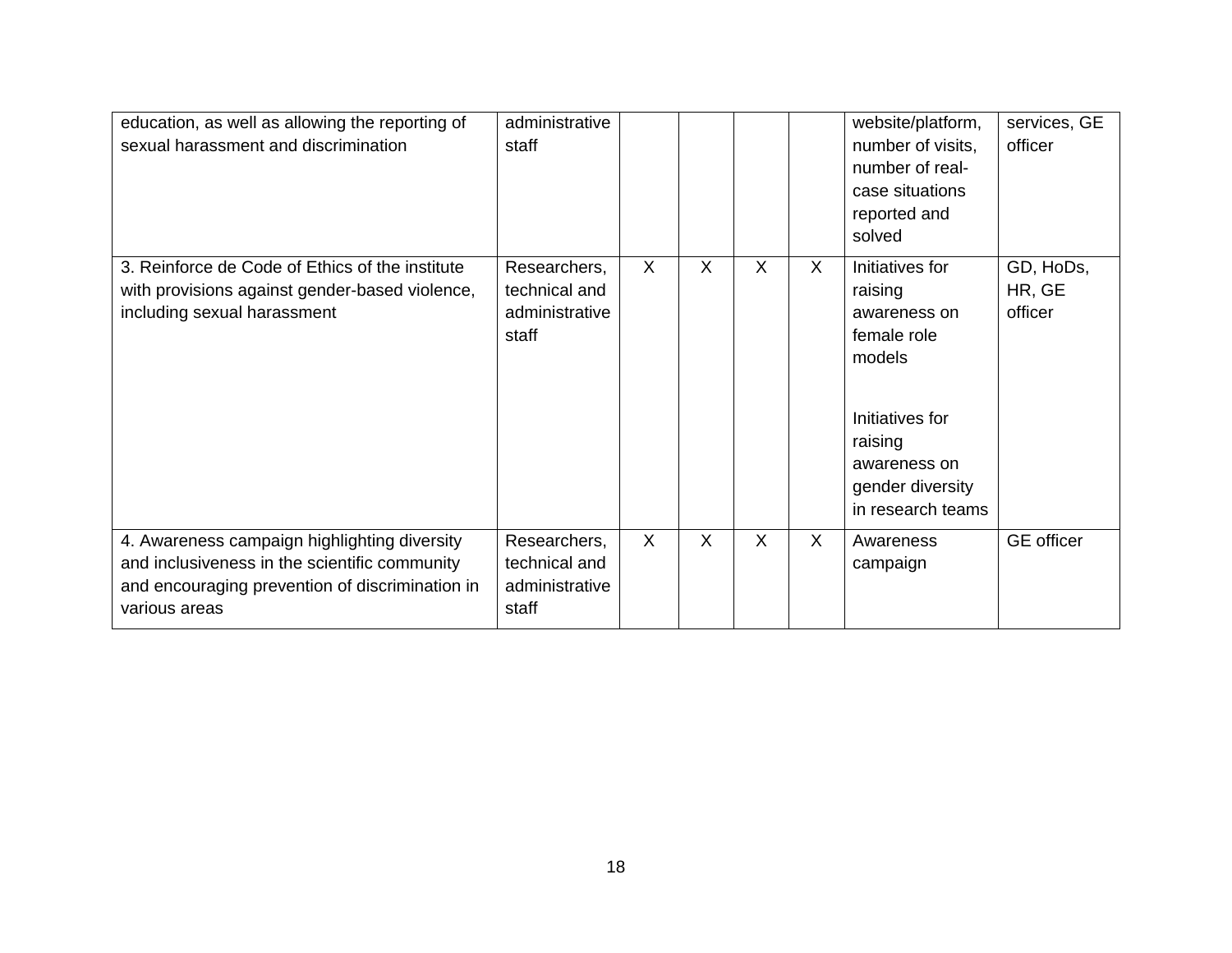# <span id="page-18-0"></span>**IV. Monitoring and evaluation of the GEP**

The implementation of the GEP at the Institute of Biology - Bucharest, the progress against the GE strategy aims and objectives are regularly assessed, through periodic meetings. The implementation of the GEP will be permanently monitored by the GE functions (officer and delegates) at the institute. The GE officer together with the GE delegates within each department are responsible with collecting data and input. They will perform a first analysis of the progress of the GEP (against the indicators), gather knowledge and feedback.

The GE functions at the institute will conclude findings reports (once a year), which are then presented to the research institute management (GD, HoDs) and discussed. These meetings will provide valuable conclusions on the implementation of the GEP. These meetings will also provide comments and recommendations that will enable adjustments and improvements to interventions on the GEP for the following year.

The periodic reports allow the continuous review of the impact of the GEP as well as keeping the wider community informed and engaged in the progress towards gender equality. The review of progress reports includes qualitative information as well as quantitative data, such as updates on human resource data disaggregated by sex, monitoring data to keep track of the implementation of key actions.

After their conclusion and adoption by the research institute management (Board of Directors, GD, HoDs), the periodic (annual) GE progress report is published on the research institute website and communicated to the entire scientific community.